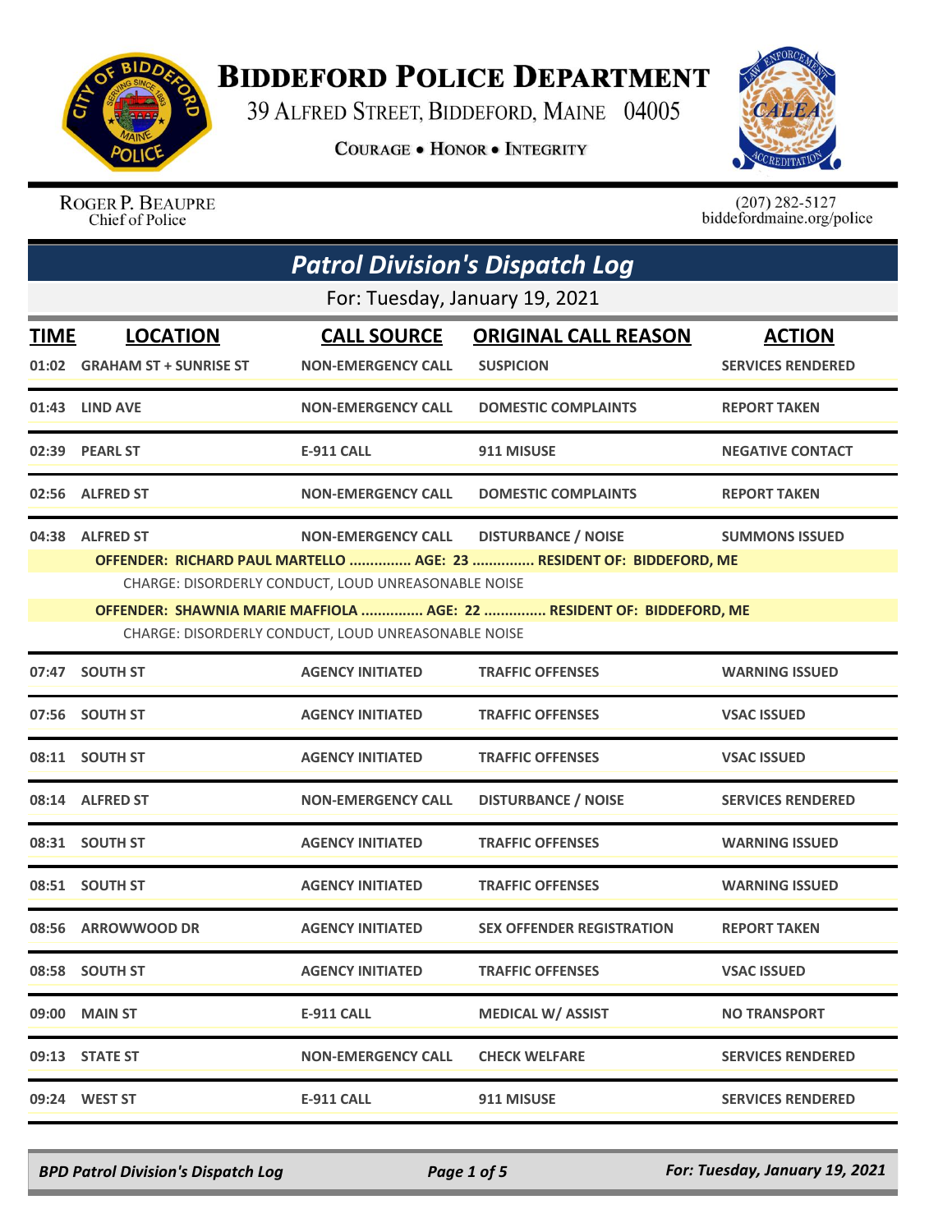| <b>TIME</b> | <b>LOCATION</b>                                      | <b>CALL SOURCE</b>                | <b>ORIGINAL CALL REASON</b>                                         | <b>ACTION</b>                |  |  |
|-------------|------------------------------------------------------|-----------------------------------|---------------------------------------------------------------------|------------------------------|--|--|
|             | 09:27 ELM ST                                         | <b>AGENCY INITIATED</b>           | <b>TRAFFIC OFFENSES</b>                                             | <b>SUMMONS ISSUED</b>        |  |  |
|             |                                                      |                                   | OFFENDER: YOUSEF QASSEM DAWOOD  AGE: 25  RESIDENT OF: WESTBROOK, ME |                              |  |  |
|             | CHARGE: OPERATING WHILE LICENSE SUSPENDED OR REVOKED |                                   |                                                                     |                              |  |  |
|             | 09:28 MAY ST                                         | <b>AGENCY INITIATED</b>           | <b>TRAFFIC OFFENSES</b>                                             | <b>WARNING ISSUED</b>        |  |  |
|             | 09:41 ALFRED ST                                      | <b>AGENCY INITIATED</b>           | <b>TRAFFIC OFFENSES</b>                                             | <b>VSAC ISSUED</b>           |  |  |
|             | 09:55 ALFRED ST                                      | <b>AGENCY INITIATED</b>           | <b>TRAFFIC OFFENSES</b>                                             | <b>VSAC ISSUED</b>           |  |  |
|             | 10:13 ALFRED ST                                      | <b>AGENCY INITIATED</b>           | <b>TRAFFIC OFFENSES</b>                                             | <b>WARNING ISSUED</b>        |  |  |
| 10:20       | <b>MAIN ST</b>                                       | <b>NON-EMERGENCY CALL</b>         | <b>THEFT</b>                                                        | <b>NO ACTION REQUIRED</b>    |  |  |
|             | 10:43 ALFRED ST                                      | <b>AGENCY INITIATED</b>           | <b>TRAFFIC OFFENSES</b>                                             | <b>VSAC ISSUED</b>           |  |  |
|             | 10:50 GOOCH ST                                       | <b>NON-EMERGENCY CALL</b>         | ME EXECUTIVE ORDER COMPLAINT                                        | <b>REFERRED OTHER AGENCY</b> |  |  |
|             | 11:00 SCHOOL ST + POOL ST                            | <b>NON-EMERGENCY CALL</b>         | <b>SUSPICION</b>                                                    | <b>VEHICLE TOWED</b>         |  |  |
|             | 11:40 CLIFFORD ST                                    | <b>NON-EMERGENCY CALL</b>         | <b>MESSAGE DELIVERY</b>                                             | <b>NO ACTION REQUIRED</b>    |  |  |
|             | 11:50 OLD DOGS LN                                    | <b>NON-EMERGENCY CALL</b>         | <b>THEFT</b>                                                        | <b>REPORT TAKEN</b>          |  |  |
|             | <b>11:51 MAIN ST</b>                                 | <b>NON-EMERGENCY CALL</b>         | <b>HARASSMENT</b>                                                   | <b>FIELD INTERVIEW</b>       |  |  |
|             | 12:12 STONE ST                                       | <b>WALK-IN AT STATION</b>         | <b>MISSING PERSON</b>                                               | <b>REPORT TAKEN</b>          |  |  |
|             | 12:25 GUINEA RD                                      | <b>NON-EMERGENCY CALL</b>         | <b>ASSIST OTHER AGENCY</b>                                          | <b>SERVICES RENDERED</b>     |  |  |
|             | 12:53 POOL ST                                        | <b>AGENCY INITIATED</b>           | <b>TRAFFIC OFFENSES</b>                                             | <b>WARNING ISSUED</b>        |  |  |
|             | 12:56 ALFRED ST                                      | <b>NON-EMERGENCY CALL</b>         | <b>PAPERWORK</b>                                                    | <b>SERVICES RENDERED</b>     |  |  |
|             | 13:08 POOL ST                                        | <b>AGENCY INITIATED</b>           | <b>TRAFFIC OFFENSES</b>                                             | <b>WARNING ISSUED</b>        |  |  |
|             | 13:14 POOL ST                                        | <b>AGENCY INITIATED</b>           | <b>TRAFFIC OFFENSES</b>                                             | <b>WARNING ISSUED</b>        |  |  |
|             | 13:17 MAIN ST                                        | <b>AGENCY INITIATED</b>           | <b>ANIMAL COMPLAINT</b>                                             | <b>NEGATIVE CONTACT</b>      |  |  |
|             | 13:25 WESTMORE AVE                                   | AGENCY INITIATED ANIMAL COMPLAINT |                                                                     | <b>SUMMONS ISSUED</b>        |  |  |
|             |                                                      |                                   | OFFENDER: CAMILLE ROSE DIMOND  AGE: 21  RESIDENT OF: BIDDEFORD, ME  |                              |  |  |
|             | CHARGE: KEEPING UNLICENSED DOG                       |                                   |                                                                     |                              |  |  |
|             | 13:25 WEST ST                                        | <b>AGENCY INITIATED</b>           | <b>TRAFFIC OFFENSES</b>                                             | <b>WARNING ISSUED</b>        |  |  |
|             | 13:33 WEST ST                                        | <b>AGENCY INITIATED</b>           | <b>TRAFFIC OFFENSES</b>                                             | <b>WARNING ISSUED</b>        |  |  |
|             | 13:40 GUINEA RD                                      | <b>AGENCY INITIATED</b>           | <b>TRAFFIC OFFENSES</b>                                             | <b>VSAC ISSUED</b>           |  |  |

*BPD Patrol Division's Dispatch Log Page 2 of 5 For: Tuesday, January 19, 2021*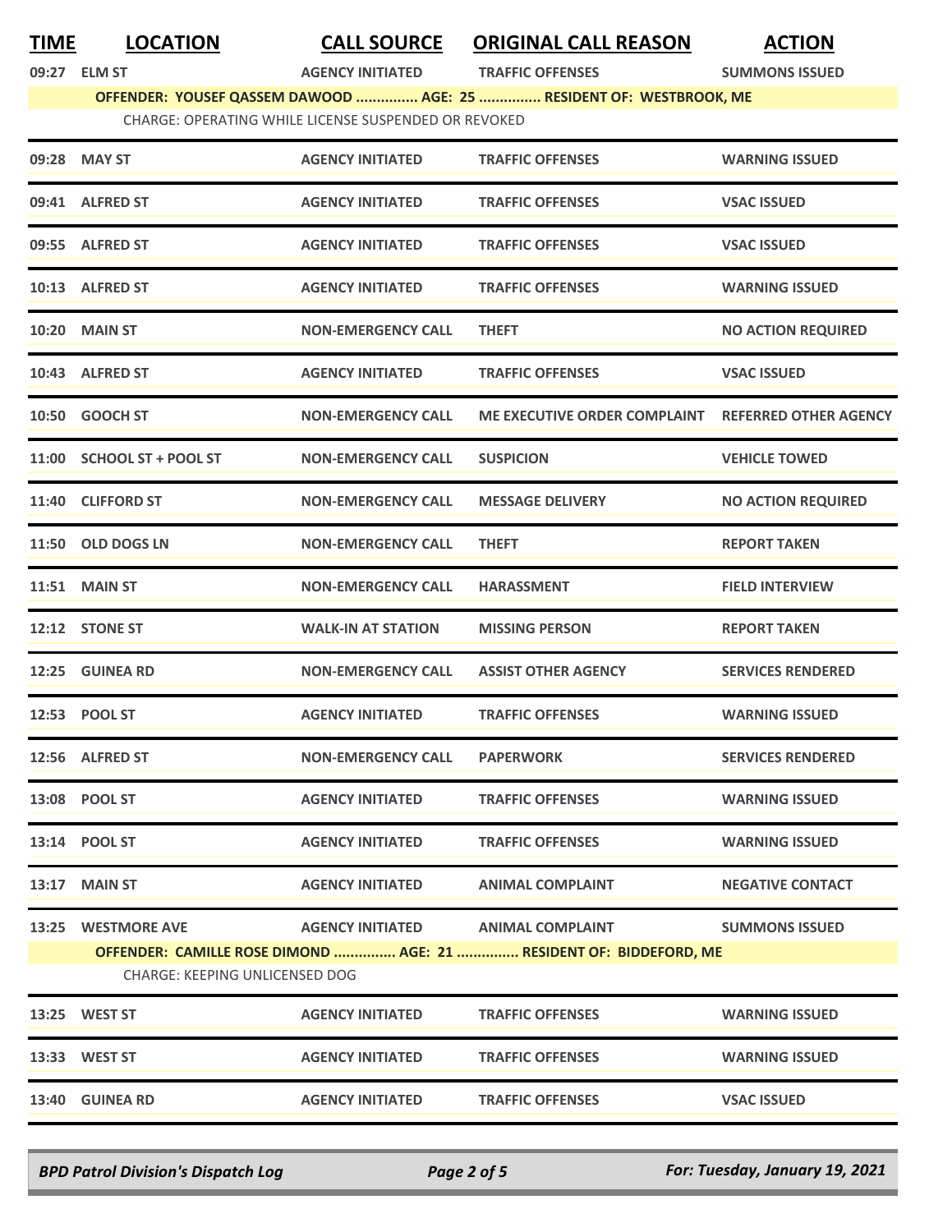| <b>TIME</b> | <b>LOCATION</b>                                                                                                                                                                   | <b>CALL SOURCE</b>                                                                                              | <b>ORIGINAL CALL REASON</b>                                     | <b>ACTION</b>            |  |
|-------------|-----------------------------------------------------------------------------------------------------------------------------------------------------------------------------------|-----------------------------------------------------------------------------------------------------------------|-----------------------------------------------------------------|--------------------------|--|
|             | 13:42 HIGHLAND ST                                                                                                                                                                 | <b>AGENCY INITIATED</b>                                                                                         | <b>ANIMAL COMPLAINT</b>                                         | <b>NEGATIVE CONTACT</b>  |  |
|             | 13:48 MT PLEASANT ST                                                                                                                                                              | <b>AGENCY INITIATED</b>                                                                                         | <b>ANIMAL COMPLAINT</b>                                         | <b>NEGATIVE CONTACT</b>  |  |
|             | 13:51 BOULDER WAY                                                                                                                                                                 | <b>NON-EMERGENCY CALL</b>                                                                                       | <b>SHOPLIFTING</b>                                              | <b>SUMMONS ISSUED</b>    |  |
|             |                                                                                                                                                                                   | <b>CHARGE: VIOLATING CONDITION OF RELEASE</b><br>CHARGE: THEFT BY UNAUTHORIZED TAKING OR TRANSFER - SHOPLIFTING | OFFENDER: MEAGAN T ROBERTS  AGE: 23  RESIDENT OF: BIDDEFORD, ME |                          |  |
|             | OFFENDER: SAMANTHA ELIZABETH OAKES  AGE: 25  RESIDENT OF: ARUNDEL, ME<br>CHARGE: THEFT BY UNAUTHORIZED TAKING OR TRANSFER - SHOPLIFTING<br>CHARGE: VIOLATING CONDITION OF RELEASE |                                                                                                                 |                                                                 |                          |  |
|             | 13:58 GLAUDE AVE                                                                                                                                                                  | <b>AGENCY INITIATED</b>                                                                                         | <b>ANIMAL COMPLAINT</b>                                         | <b>NEGATIVE CONTACT</b>  |  |
|             | 13:58 ELM ST                                                                                                                                                                      | <b>WALK-IN AT STATION</b>                                                                                       | <b>ARTICLES LOST/FOUND</b>                                      | <b>REPORT TAKEN</b>      |  |
|             | 14:05 SOUTH ST                                                                                                                                                                    | <b>AGENCY INITIATED</b>                                                                                         | <b>ANIMAL COMPLAINT</b>                                         | <b>SERVICES RENDERED</b> |  |
|             | 14:18 OLD HOLLIS RD                                                                                                                                                               | <b>AGENCY INITIATED</b>                                                                                         | <b>ANIMAL COMPLAINT</b>                                         | <b>SERVICES RENDERED</b> |  |
|             | 14:21 HARRISON AVE                                                                                                                                                                | <b>AGENCY INITIATED</b>                                                                                         | <b>TRAFFIC OFFENSES</b>                                         | <b>VSAC ISSUED</b>       |  |
| 14:29       | <b>SOUTH ST</b>                                                                                                                                                                   | <b>AGENCY INITIATED</b>                                                                                         | <b>ANIMAL COMPLAINT</b>                                         | <b>SUMMONS ISSUED</b>    |  |
|             | <b>CHARGE: KEEPING UNLICENSED DOG</b>                                                                                                                                             |                                                                                                                 | OFFENDER: TOBY J HOGAN  AGE: 59  RESIDENT OF: BIDDEFORD, ME     |                          |  |
| 15:23       | <b>BOULDER WAY</b>                                                                                                                                                                | <b>NON-EMERGENCY CALL</b>                                                                                       | <b>CRIM THREAT / TERRORIZING</b>                                | <b>WARNING ISSUED</b>    |  |
|             | 15:30 POOL ST                                                                                                                                                                     | <b>AGENCY INITIATED</b>                                                                                         | <b>TRAFFIC OFFENSES</b>                                         | <b>WARNING ISSUED</b>    |  |
|             | 15:38 POOL ST                                                                                                                                                                     | <b>AGENCY INITIATED</b>                                                                                         | <b>TRAFFIC OFFENSES</b>                                         | <b>VSAC ISSUED</b>       |  |
|             | 15:39 SOUTH ST + ELM ST                                                                                                                                                           | <b>NON-EMERGENCY CALL</b>                                                                                       | <b>SUSPICION</b>                                                | <b>SERVICES RENDERED</b> |  |
|             | 15:42 BEACH HOUSE LN                                                                                                                                                              | <b>NON-EMERGENCY CALL</b>                                                                                       | <b>ANIMAL COMPLAINT</b>                                         | <b>SERVICES RENDERED</b> |  |
|             | 16:01 POOL ST                                                                                                                                                                     | <b>AGENCY INITIATED</b>                                                                                         | <b>TRAFFIC OFFENSES</b>                                         | <b>VSAC ISSUED</b>       |  |
|             | <b>16:05 UNION ST</b>                                                                                                                                                             | <b>NON-EMERGENCY CALL</b>                                                                                       | <b>CHECK WELFARE</b>                                            | <b>SERVICES RENDERED</b> |  |
|             | 16:19 ELM ST                                                                                                                                                                      | <b>NON-EMERGENCY CALL</b>                                                                                       | <b>MOTOR VEHICLE THEFT</b>                                      | <b>REPORT TAKEN</b>      |  |
|             | 16:32 POOL ST                                                                                                                                                                     | <b>AGENCY INITIATED</b>                                                                                         | <b>TRAFFIC OFFENSES</b>                                         | <b>WARNING ISSUED</b>    |  |
|             | 16:40 ELM ST                                                                                                                                                                      | E-911 CALL                                                                                                      | 911 MISUSE                                                      | <b>DISPATCH HANDLED</b>  |  |
|             | 16:55 ELM ST                                                                                                                                                                      | <b>AGENCY INITIATED</b>                                                                                         | <b>TRAFFIC OFFENSES</b>                                         | <b>WARNING ISSUED</b>    |  |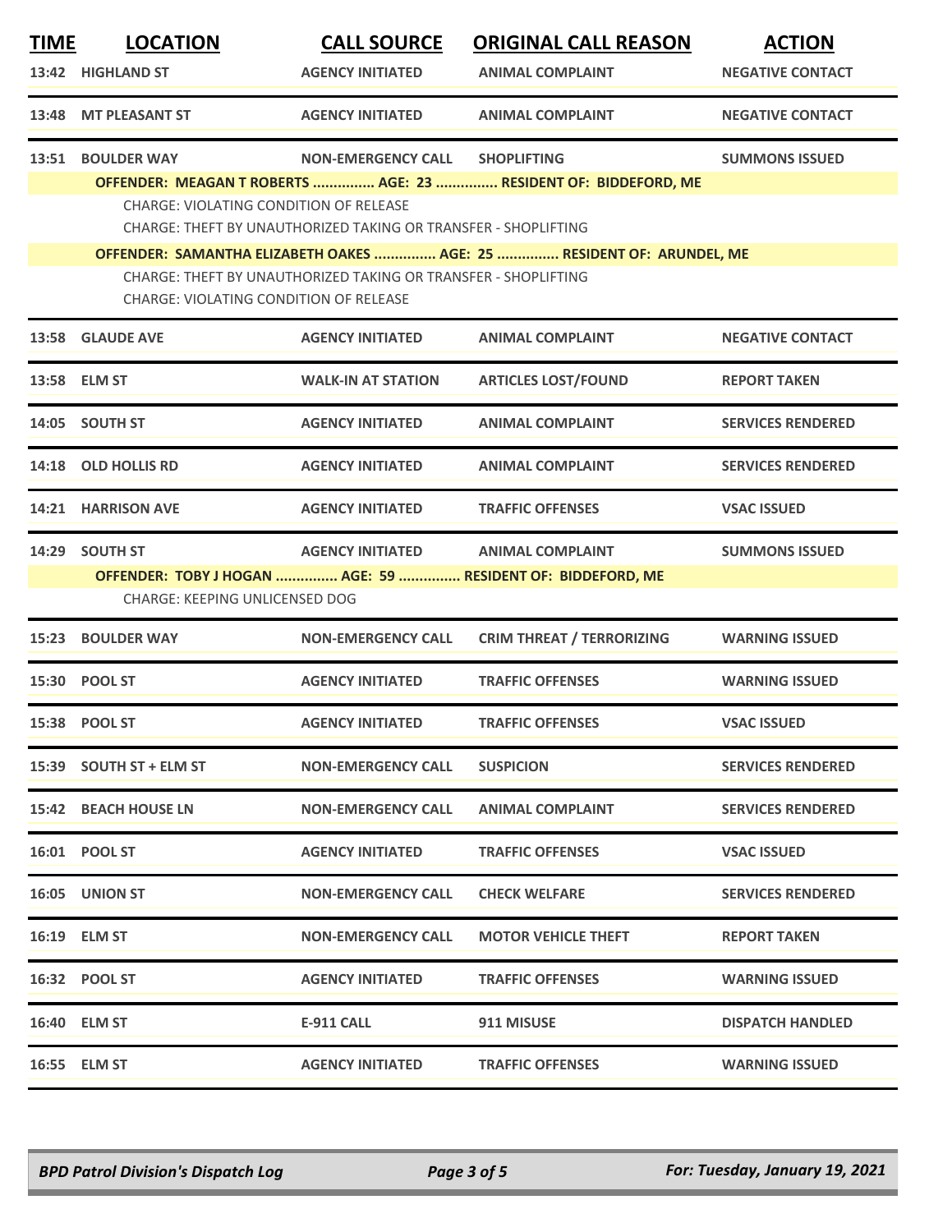| TIME | <b>LOCATION</b>                                | <b>CALL SOURCE</b>        | <b>ORIGINAL CALL REASON</b>                                                   | <b>ACTION</b>             |
|------|------------------------------------------------|---------------------------|-------------------------------------------------------------------------------|---------------------------|
|      | 17:05 ELM ST                                   | <b>AGENCY INITIATED</b>   | <b>TRAFFIC OFFENSES</b>                                                       | <b>SUMMONS ISSUED</b>     |
|      |                                                |                           | OFFENDER: JACOB TAYLOR FARNSWORTH  AGE: 24  RESIDENT OF: LITTLETON, NH        |                           |
|      | <b>CHARGE: OPERATE VEHICLE WITHOUT LICENSE</b> |                           |                                                                               |                           |
|      | 17:17 ALFRED ST                                | <b>AGENCY INITIATED</b>   | <b>TRAFFIC OFFENSES</b>                                                       | <b>WARNING ISSUED</b>     |
|      | 17:25 ANDREWS RD                               | <b>E-911 CALL</b>         | 911 MISUSE                                                                    | <b>DISPATCH HANDLED</b>   |
|      | 17:26 ALFRED ST + MT VERNON ST                 | <b>E-911 CALL</b>         | 911 MISUSE                                                                    | <b>DISPATCH HANDLED</b>   |
|      | 17:33 ALFRED ST                                | <b>WALK-IN AT STATION</b> | <b>PAPERWORK</b>                                                              | <b>PAPERWORK SERVED</b>   |
|      | 17:40 BIDDEFORD GATEWAY CTR                    | <b>AGENCY INITIATED</b>   | <b>TRAFFIC OFFENSES</b>                                                       | <b>WARNING ISSUED</b>     |
|      | 17:44 HILL ST                                  | <b>NON-EMERGENCY CALL</b> | <b>PARKING COMPLAINT</b>                                                      | <b>SERVICES RENDERED</b>  |
|      | 17:53 POOL ST                                  | <b>AGENCY INITIATED</b>   | <b>TRAFFIC OFFENSES</b>                                                       | <b>WARNING ISSUED</b>     |
|      | 18:04 HILL ST + HUBERT ST                      | <b>AGENCY INITIATED</b>   | <b>TRAFFIC OFFENSES</b>                                                       | <b>VSAC ISSUED</b>        |
|      |                                                |                           | OFFENDER: RICHARD JOSEPH PATOINE  AGE: 56  RESIDENT OF: OLD ORCHARD BEACH, ME |                           |
|      | <b>CHARGE: FAILURE TO REGISTER VEHICLE</b>     |                           |                                                                               |                           |
|      | 18:13 ALFRED ST                                | <b>AGENCY INITIATED</b>   | <b>TRAFFIC OFFENSES</b>                                                       | <b>WARNING ISSUED</b>     |
|      | 18:16 ELM ST + SPRUCE ST                       | <b>NON-EMERGENCY CALL</b> | <b>DISABLED VEHICLE</b>                                                       | <b>VEHICLE TOWED</b>      |
|      | 18:18 ELM ST                                   | <b>NON-EMERGENCY CALL</b> | <b>SUSPICION</b>                                                              | <b>NO ACTION REQUIRED</b> |
|      | 18:20 RIVER RD                                 | <b>AGENCY INITIATED</b>   | <b>TRAFFIC OFFENSES</b>                                                       | <b>WARNING ISSUED</b>     |
|      | 18:26 RIVER RD                                 | <b>RADIO</b>              | <b>RADIO PROBLEM</b>                                                          | <b>SERVICES RENDERED</b>  |
|      | 18:39 ALFRED ST                                | <b>AGENCY INITIATED</b>   | <b>TRAFFIC OFFENSES</b>                                                       | <b>WARNING ISSUED</b>     |
|      | 18:52 ST MARYS ST                              | E-911 CALL                | 911 MISUSE                                                                    | <b>SERVICES RENDERED</b>  |
|      | 20:01 MT VERNON ST                             | <b>NON-EMERGENCY CALL</b> | <b>DISTURBANCE / NOISE</b>                                                    | <b>SERVICES RENDERED</b>  |
|      | 20:24 ELM ST + LAMOTHE AVE                     | <b>AGENCY INITIATED</b>   | <b>TRAFFIC OFFENSES</b>                                                       | <b>WARNING ISSUED</b>     |
|      | 20:32 LINCOLN ST                               | <b>NON-EMERGENCY CALL</b> | <b>TRESPASSING</b>                                                            | <b>SERVICES RENDERED</b>  |
|      | 20:33 PRECOURT ST + BAKERS WAY                 | <b>AGENCY INITIATED</b>   | <b>TRAFFIC OFFENSES</b>                                                       | <b>WARNING ISSUED</b>     |
|      | 20:48 ALFRED ST + DENTAL AVE                   | <b>AGENCY INITIATED</b>   | <b>TRAFFIC OFFENSES</b>                                                       | <b>WARNING ISSUED</b>     |
|      | 21:01 SUMMER ST                                | <b>NON-EMERGENCY CALL</b> | <b>SUSPICION</b>                                                              | <b>GONE ON ARRIVAL</b>    |
|      | 21:04 ALFRED ST                                | <b>AGENCY INITIATED</b>   | <b>TRAFFIC OFFENSES</b>                                                       | <b>WARNING ISSUED</b>     |
|      |                                                |                           |                                                                               |                           |

*BPD Patrol Division's Dispatch Log Page 4 of 5 For: Tuesday, January 19, 2021*